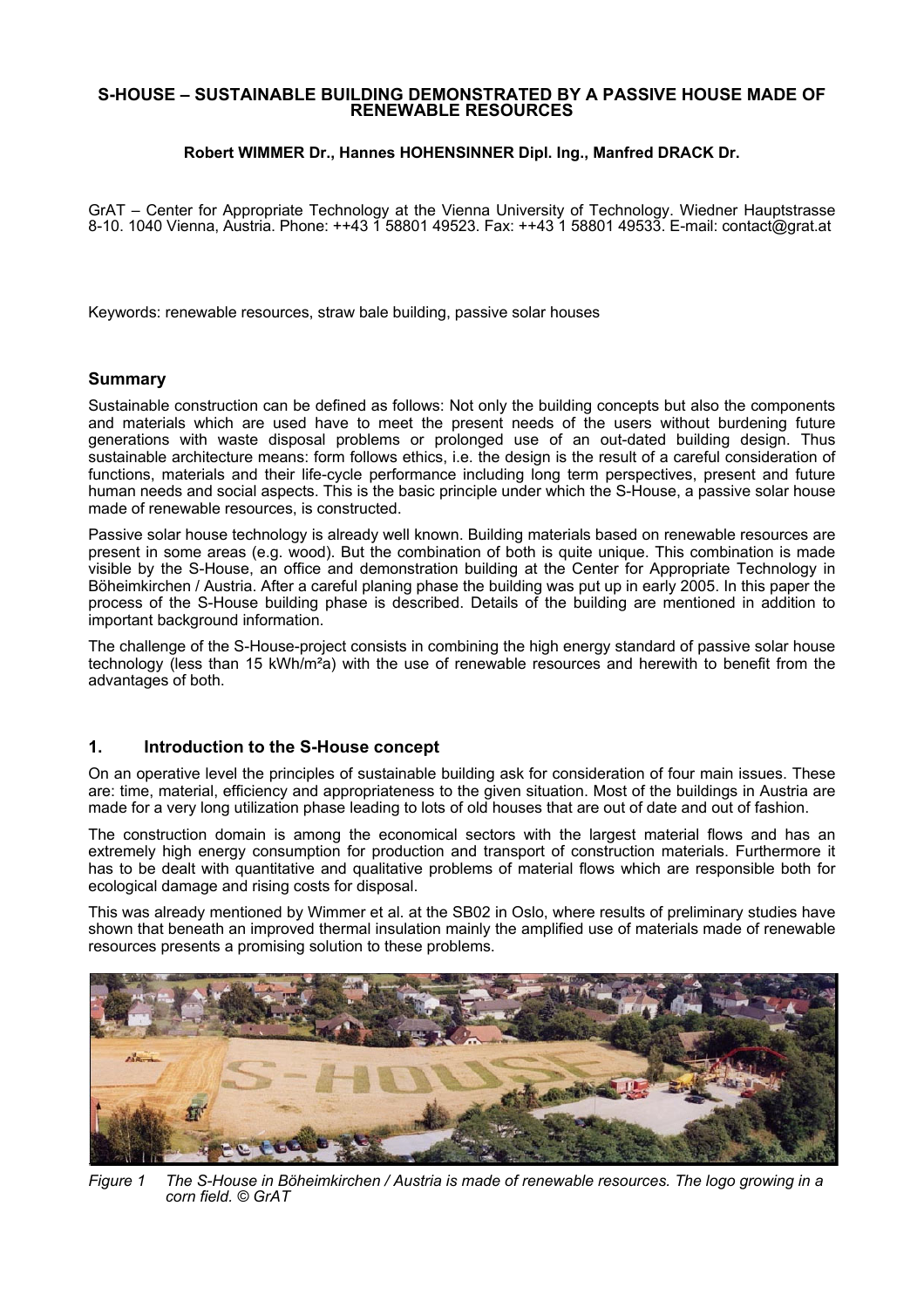With the high performance of straw bale buildings the "factor 10" concept – i.e. reducing the material, energy and area consumption by a factor of  $10 -$  is implemented in the building sector. Thereby the whole consumption within the live cycle is considered. The reduced energy consumption during the utilisation phase is realised by the passive house technology. Using renewable resources like straw in the construction reduces the material and energy consumption during the whole life cycle.

Compared to building materials based on minerals and fossil resources the resource efficiency is much higher than in state of the art buildings. The ecological footprint for manufacturing a straw wall is about 2400 m²a per square meter of wall surface. Compared to a conventional construction with 25000 m²a reduction is even more than a factor of 10.

There are of course several functional units that can not be made of bio-based materials, for instance the electrical installation. These applications are designed on a modular basis and can be dismantled easily. The valuable materials can thus be reused in other products and follow the technical material cycle. After the phase of use the modular construction elements made of renewable resources can still be reintroduced to biological cycles. Thereby they do not harm the environment with toxic substances and do not contribute to the waste problem.

With using locally available renewable materials, low energy consumption during construction and utilisation, no disposal problems at the end of life the appropriateness to the given situation can be met.

In this holistic approach the construction of the building, the building itself and the use is put to serve the common goal of disseminating the potential of renewable resources throughout the building sector.



*Figure 2 The 3D model of the S-House in Böheimkirchen / Austria. © GrAT*

The S-House demonstrates sustainable building with a physical example open to the public. The construction phase is well documented at the www.s-house.at homepage.

Essential for every house of the future are the following points which are served by the S-House:

- Sustainable planning (e.g. by use of innocuous and non-toxic building materials)
- Economic efficiency of sustainable construction: during planning already the whole life cycle of the building (construction, use, removal deconstruction) is taken into account and the negative impact on the environment is minimized.
- High functionality and quality
- Minimized consumption of energy and resources
- Use of regional building materials made of renewable resources
- $\bullet$  CO<sub>2</sub> neutrality
- Environmentally sound solutions for a healthy room climate
- Testing of long-term functionality
- Easy separation of building materials during deconstruction and plans for recycling and reuse (end of life concept)
- Dissemination of sustainable building technologies based on renewable resources by an exhibition hosted in the demonstration building and by other means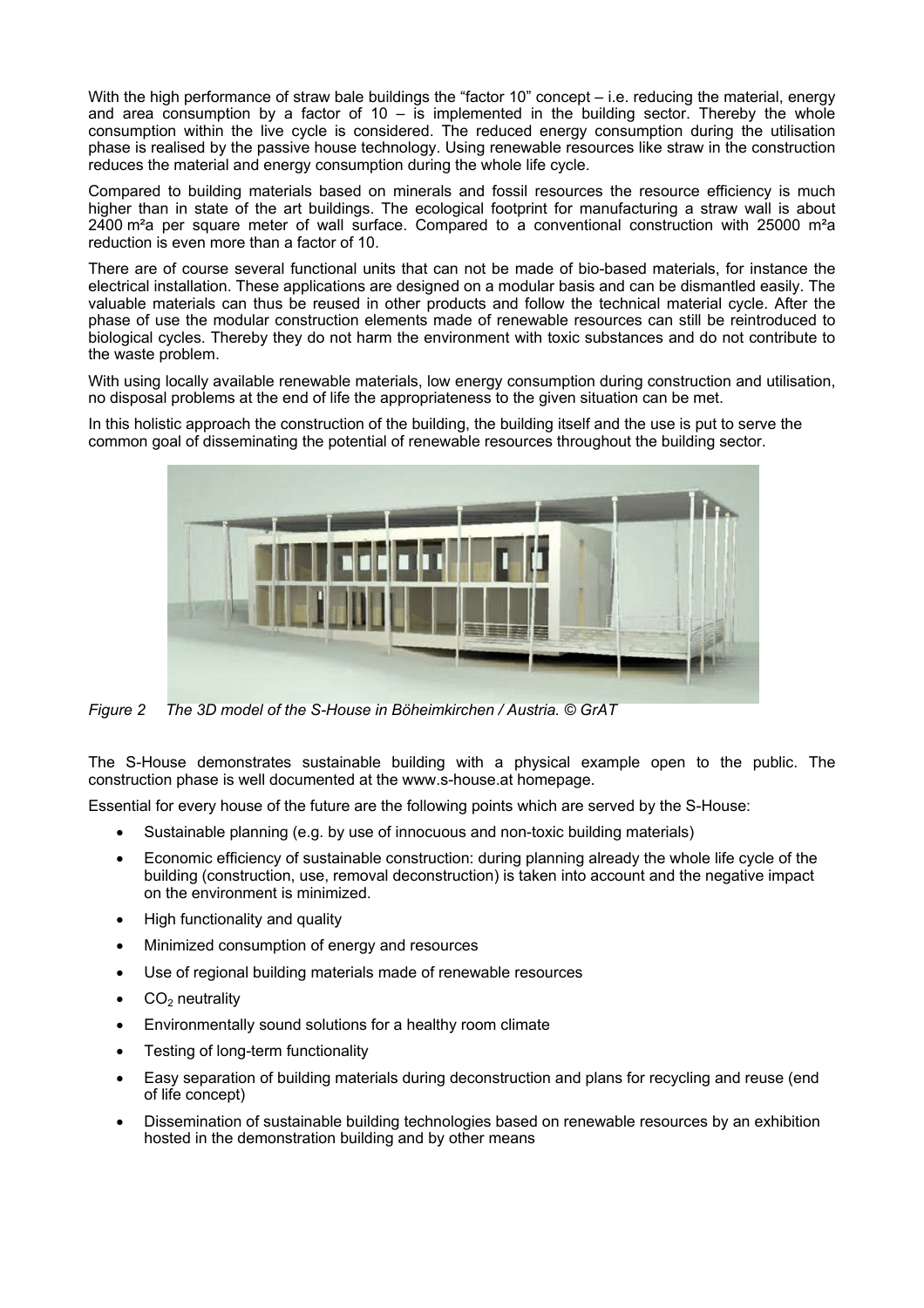## **2. Key innovations**

The combination of renewable building materials with the concept of passive solar houses to the ends of sustainable building asks for the development of new techniques. Over all the S-House construction includes 19 innovations that cover construction details within the whole house from ground work over windows, wall construction, to the roof. Some of the key innovations are described in the following.

## **2.1 Construction detail straw bale wall**

The wall construction of the S-House consists of the layers shown in the figure 3. Static forces are beard by an inner wooden plate construction which also functions as a vapor seal. The plates are joined together and form a box. The straw bales are attached to the plates by the use of cords for enhanced thermal bridge free heat insulation. On the outside the straw bales are plastered with clay to make the ventilated facade less vulnerable. With the Treeplast screws (especially developed for the S-House) the counterlathing is mounted to the straw bales carrying the wooden sheathing.



*Figure 3 The wall of the S-House showing the layers of the straw bale insulated novel construction in a model and on the building site. © GrAT*

## **2.2 Construction detail Treeplast screw**

Building with straw bales encounters the problem of how to fix various components or structural elements to the wall. Straw bales show an inhomogeneous, comparatively rough structure. Ordinary nails or screws as used with other building materials are not applicable. So far there is a lack of devices that can cope with the specific requirements.

With consequent straw bale building not only the shape of a device is important but also the material of use. Therefore an Eco-design process was used to develop an environmentally sound solution.

The shape of the 365 mm long screw was optimized with a biomimetic tool from Claus Mattheck. The stresses in the material have thus be reduced considerably and further reduced the material consumption. As material the lignin based biopolymer Arboform was used. It is made of renewable resources and is biodegradable but water proof.



*Figure 4 The Treeplast screw for mounting various items to straw bale constructions. © GrAT*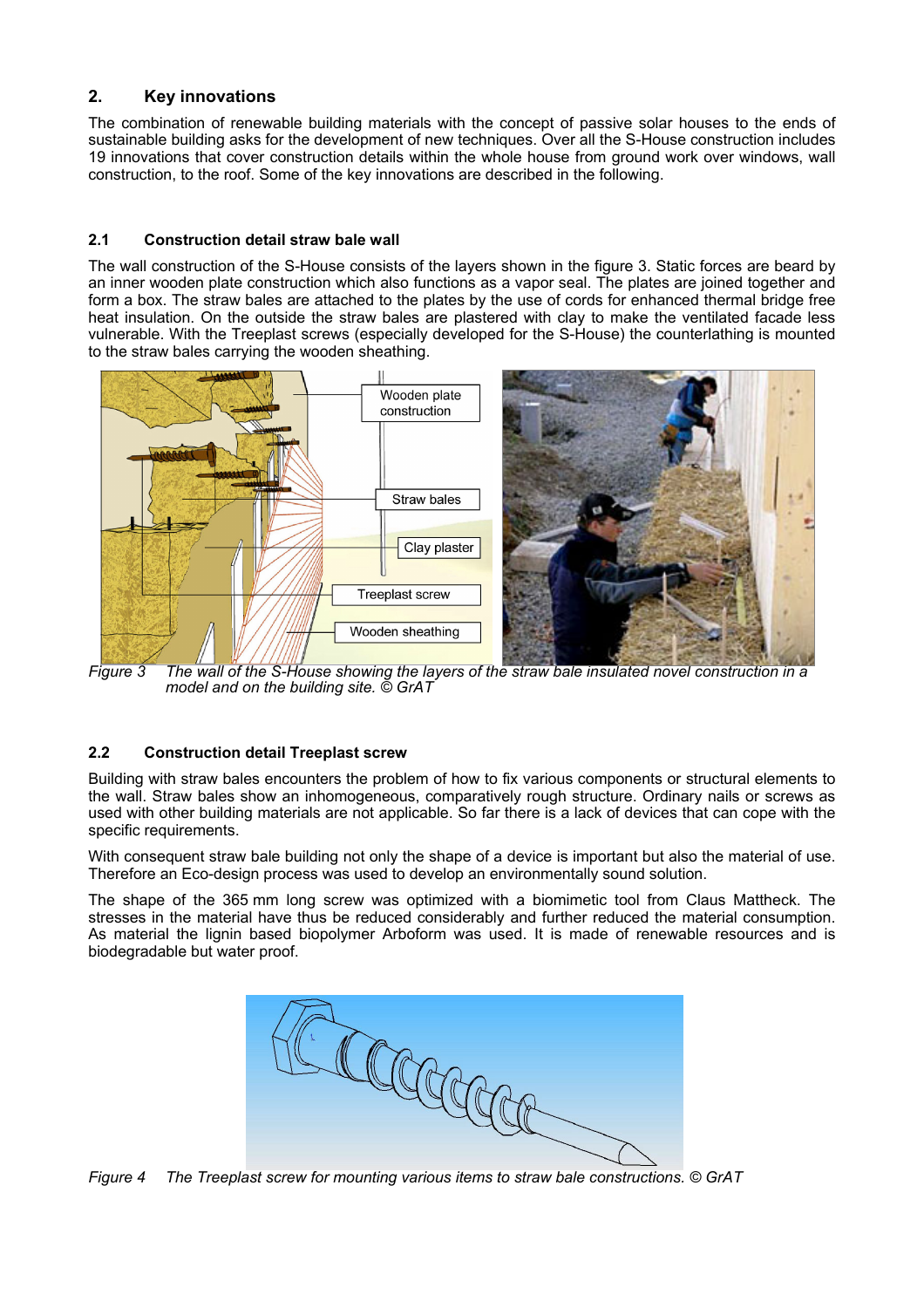The Treeplast screw is produced on ordinary injection molding machines that are known from manufacturing plastic parts in high quantities. The screw can easily be mounted with an ordinary spanner or electric drill/driver and thus also dismantling after the phase of use is no problem.

## **2.3 Biomass heat storage stove**

Another innovative detail is a new type of biomass stove. This stove stores the heat in an medium with high heat capacity. The modularly built stove – usually used as stand alone oven with radiative heat transfer – was adapted to the requirements of passive solar houses. The combustion air used for burning is taken from the outside of the building, because the controlled ventilation must not be disturbed by ovens.



*Figure 5 The stove for the S-House especially adapted to the requirements of passive solar houses.*

In passive solar houses additional heat production is needed only with exceptionally long and cold weather condition. But there are a whole lot of requests from people how want to live in a passive solar house showing that a small stove with visible flame will raise the comfort of living considerably. In such cases this stove with a power of 2.5 to 4 kW is an ideal solution.

# **3. Long term monitoring**

An important aspect for a successful dissemination of new building materials are tests and long term monitoring. Although there are straw bale houses in use that are almost 100 years old not many scientific monitoring programs have been accomplished so far. Thus the long term behavior with respect to heat transfer, humidity in the building material etc. is not sufficiently documented yet. An extensive monitoring concept provides realistic and exact data about the used constructions which constitute a basis for further optimization and dissemination of building materials made of renewable resources.

In the wall sensors have been installed to measure relevant parameters for building physics. The parameters are divided in those with high dynamics an those with rather static behavior. The  $CO<sub>2</sub>$ -content or humidity within the building can be considered to show high dynamic when for instance a group of visitors appears at the exhibition. Of lower dynamic or even static behavior for instance the humidity within the insulation material can be considered. Such data are measured with longer time intervals.

Additionally to the straw bale construction four test boxes are filled with other insulation materials. These test boxes are also equipped with measuring sensors to compare the different behavior and to receive reference data. All the electronically measured parameter are adequately prepared and online available via the internet (www.s-house.at and www.nawaro.com).

To address one of the most common prejudices the microorganisms in the wall are monitored. Microorganisms are around everywhere and so they are on building materials. This is not a problem as long as they are not becoming to many and start to degrade the materials. This is usually not the case as long as the materials are not getting permanently wet. An university institute specialized on microorganisms will observe the occurrence of different species and their quantity over a time period of some years.

## **4. Balanced Technology – Dissemination of renewable resources in the building sector**

The exhibition on sustainable building of best practice development, which is hosted in the S-House, is open to the public and will contribute to a broad dissemination. The high performance at considerably low cost of bio-based materials will be demonstrated herewith, and give another impulse to sustainable building in Austria and world wide.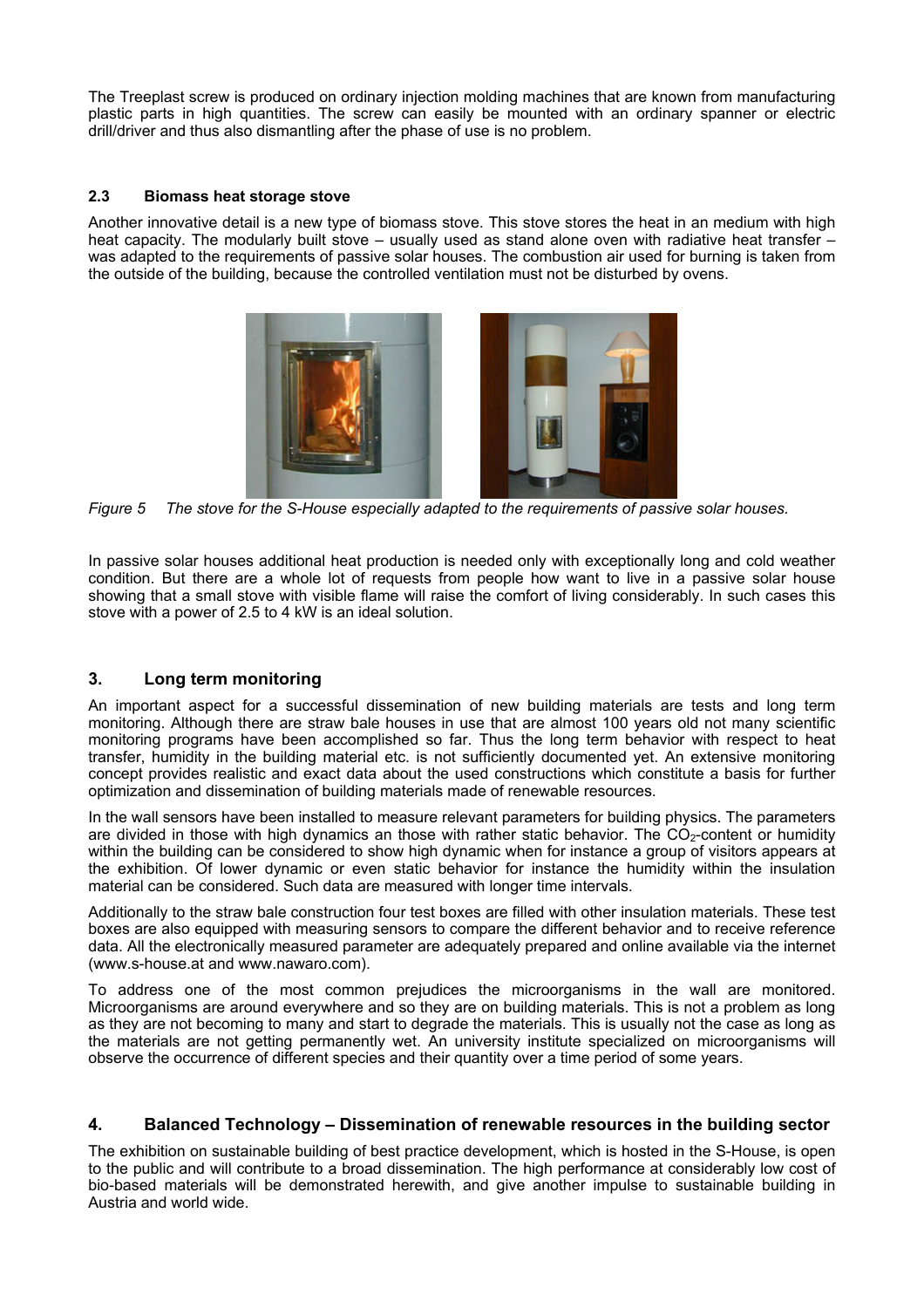Renewable resources play an important role in the shift of our economic system towards sustainable development. Particularly in the building sector there is a multitude of functional solutions based on renewable resources on the one hand and a high dissemination potential due to the enormous material flow on the other hand.

Central aim of the exhibition in the S-House is the dissemination by offering extensive information about the manifold product range of building materials based on renewable resources and their correct implementation. The exhibition grants access to the developed solutions to all participant groups and interested private persons.

## **5. Conclusions**

The realization of the S-House demonstration building enables the creation of an information centre for renewable resources which opens access to sustainable technologies for a broad public and displays longterm measuring in a realistic user scenario. Modern architecture presents the variety of possible applications of building materials based on renewable resources and herewith promotes their dissemination.

The internet based platform on renewable resources on www.nawaro.com established by GrAT is already in service and provides information about products made of bio-based materials (mainly from the German and Austrian markets). It is appreciated by companies manufacturing products as well as by architects and private people building their own sustainable house. Together with the S-House this information platform completes the picture of new solutions.

Introducing the new technology shown by the demonstration building has a strong potential to considerably minimise environmental damage world wide. Thus international co-operations already exist and are intensified even more.

The S-House was nominated by Austrian officials for the Global 100 Eco-Tech Awards at the Expo 2005 in Aichi, Japan.

#### **Acknowledgement**

The S-House project is funded by: EU Life Environment Program, Building of Tomorrow - Federal Ministry for Transport, Innovation and Technology (BMVIT), Government of Lower Austria

#### **References**

Gruber, Herbert and Gruber, Astrid. 2000. Bauen mit Stroh. oekobuch-Verlag, Stauffen

King, Bruce. 1996. Buildings of Earth and Straw. Green Publishing Company. White River Junction, Vermont, Chelsea

Kohler and Klingele. 1995. Baustoffdaten, Ökoinventare. Institut für Industrielle Bauproduktion (ifib), Universität Karlsruhe (TH). Lehrstuhl Bauklimatik und Bauökologie. Hochschule für Architektur und Bauwesen (HAB) Weimar. Institut für Energietechnik (ESU). Eidgenössische Hochschule (ETH) Zürich. M. Holliger, Holliger Energie Bern, Karlsruhe/Weimar/Zürich

Mattheck, C.: 1998, Design in Nature - Learning from Trees. Heidelberg, Springer.

Mattheck, C.: 2003, Warum alles kaputt geht - Form und Versagen in Natur und Technik. Karlsruhe, Verlag Forschungszentrum Karlsruhe.

Mötzl H. et.al. 2001. Internationales Umweltzeichen für Nachhaltige Bauprodukte. Österreichisches Institut für Baubiologie und Ökologie GmbH. (IBO). Bundesministerium für Verkehr, Innovation und Technologie, **Wien** 

Ornetzeder M. et.al. 2001. Nutzererfahrungen als Basis für nachhaltige Wohnkonzepte. Zentrum für Solziale Innovation (ZSI). Bundesministerium für Verkehr, Innovation und Technologie, Wien

Steen, Athena and Bill, Bainbridge, David. 1994. The Straw Bale House. Chelsea Green Publishing Company, White River Junction, Vermont

Stieldorf K. et.al. 2001. Analyse des NutzerInnenverhaltens in Gebäuden mit Pilot- und Demonstrationscharakter. Institut für Hochbau und Entwerfen. TU Wien, Bundesministerium für Verkehr, Innovation und Technologie, Wien

Wanek, Catherine (Hg.). The Last Straw. The Grassroots Journal of Straw-Bale and Natural Building. A Net Works Prod Hillsboro, New Mexico